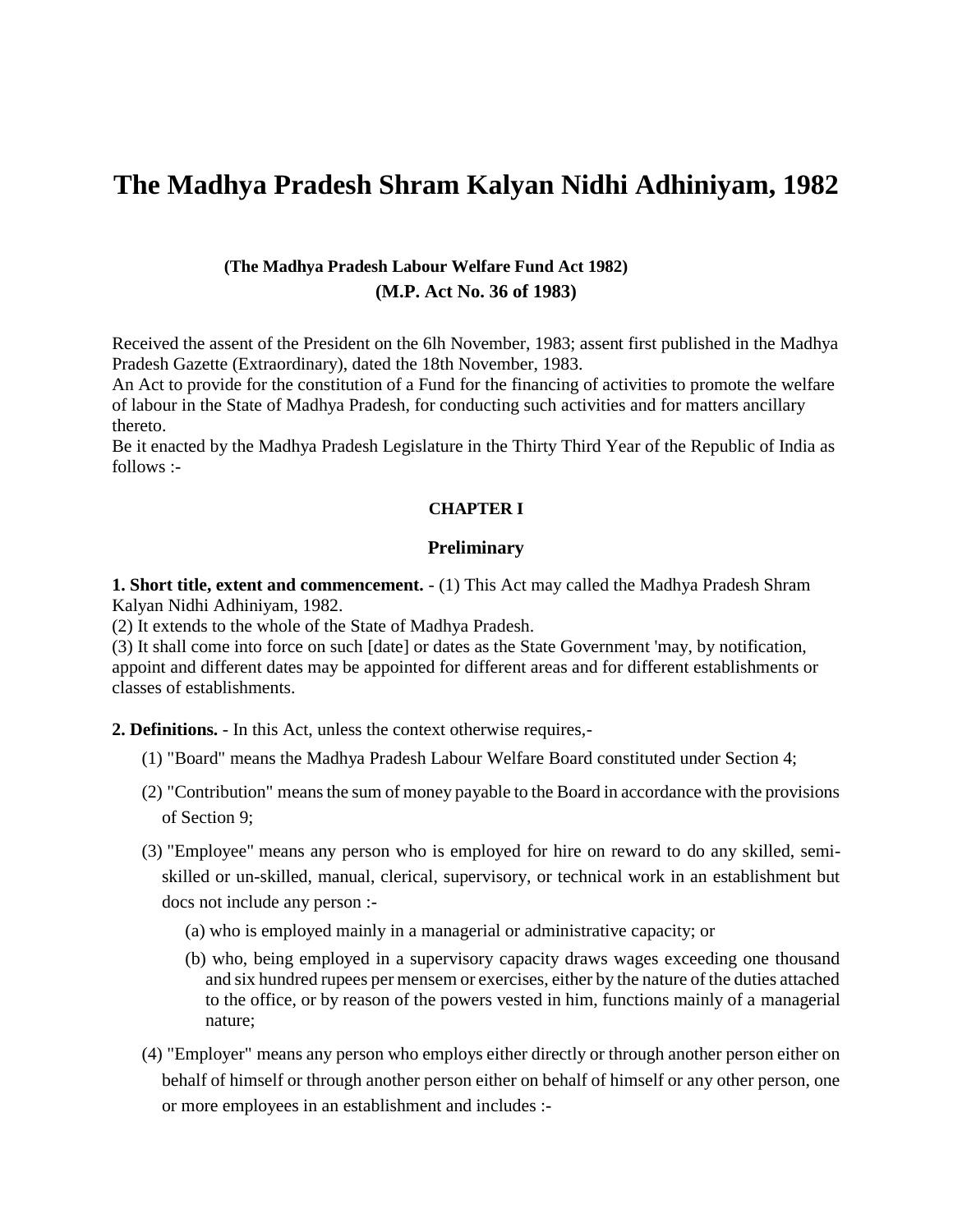- (i) in relation to a factory any person named under clause (f) of sub-section (1) of Section 7 of the Factories Act, 1948 (No. 63 of 1948);
- (ii) in relation to any establishment carried on by or under the authority of the State Government the person or authority appointed by the State Government for supervision and Control of employees, or where no person or authority has been so appointed, the Head of the Department;
- (iii) in any other case, the person, who, or the authority which, has the ultimate control over the affairs of the establishment and where the said affairs are entrusted to any other person, whether called a Manager, Managing Director or by any other name, such person;
- (5) "Establishment" means :-
	- (i) a factory; or
	- (ii) any establishment which carries on any business or trade or any work in connection with or ancillary thereto,
	- which employs or has employed on any working day during the preceding twelve months more than such number of persons as may be specified by the State Government by notification, but does not include :-
	- (a) an establishment (not being a factory) of the State Government; and
	- (b) an establishment owned by, or carried on under the authority of, the Central Government for which the Central Government is the appropriate Government under clause (a) of Section 2 of the Industrial Disputes Act, 1947 (XIV of 1947), for purposes of industrial disputes;
- (6) "factory" means a factory as defined in clause (m) of Section 2 of the Factories Act, 1948 (No. LXIII of 1948);
- (7) "Fund" means the Madhya Pradesh Labour Welfare Fund constituted under Section 3;
- (8) "Independent member" means ;-
	- (i) a member of the Board not connected with the management of any establishment or who is not an employee; and
	- (ii) an officer of the State Government nominated as member;
- (9) "Industrial Court" means the Court constituted under Section 9 of the Madhya Pradesh Industrial Relations Act, 1970 (No. 27 of 1960);
- (10) "Inspector" means an Inspector appointed under Section 16;
- (11) "Unpaid accumulations" means all payments due to an employee from an employer but not made to him within a period of three years from the date on which they became due whether before or after the commencement of this Act, including the wages, house rent allowance and gratuity legally payable but not including the amount of contribution, if any, payable by an employer to a provident fund established under the Employees' Provident Funds and Miscellaneous Provisions Act, 1952 (No. 19 of 1952);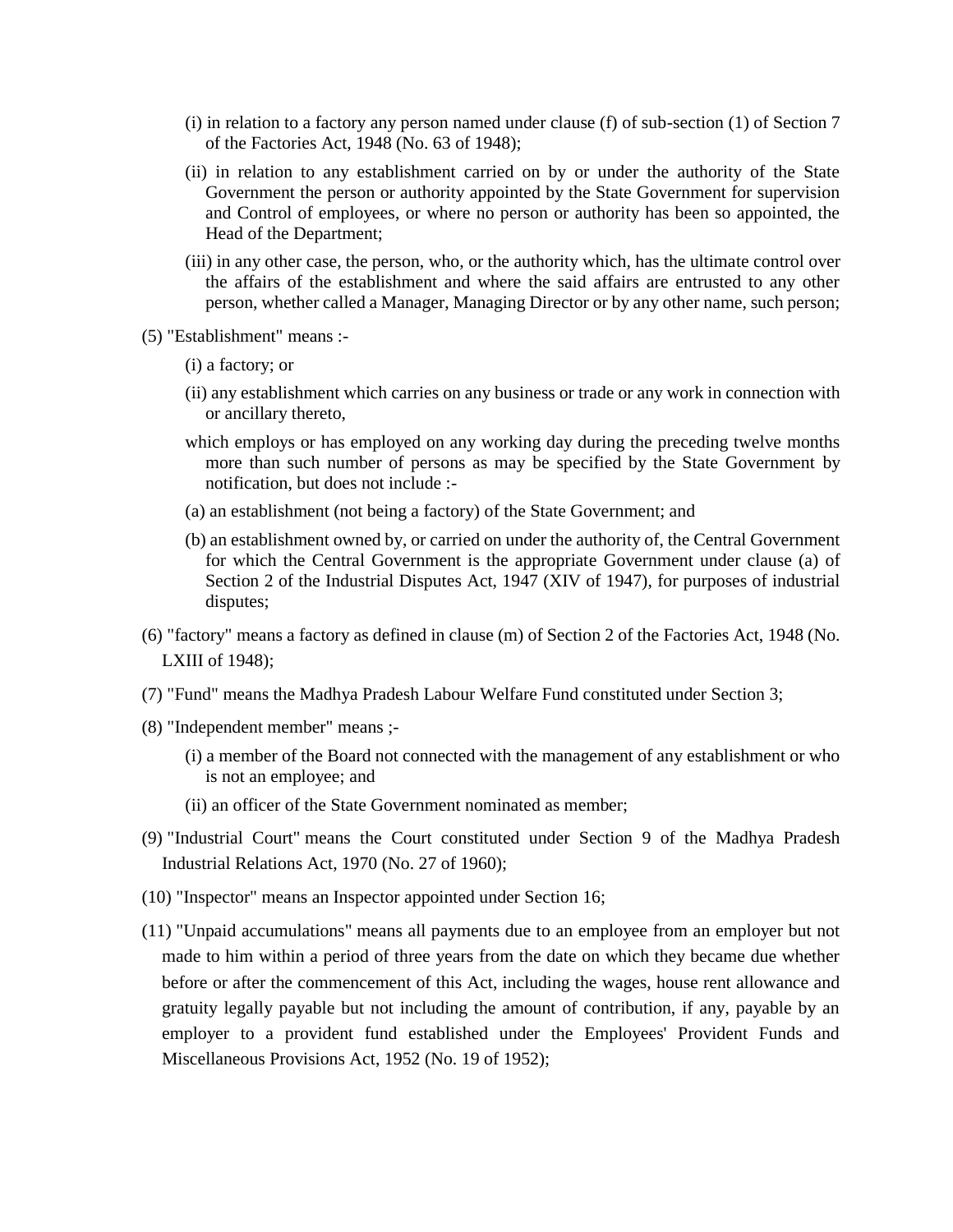- (12) "Wages" means wages as defined in clause (vi) of Section 2 of the Payment of Wages Act, 1936 (No. 4 of 1936);
- (13) "Welfare Commissioner" means, the Welfare Commissioner appointed under Section 15.

#### **CHAPTER II**

#### **Constitution of A Fund and the Board**

**3. Labour Welfare Fund.** - (1) The State Government shall constitute a fund which shall be called the Madhya Pradesh Labour Welfare Fund. (2) The Fund shall consist of :-

- (a) all fines realised from the employees;
- (b) all unpaid accumulations transferred to the Fund under Section 8;
- (c) any contribution paid under Section 9;
- (d) any penal interest paid under Section 10;
- (e) any voluntary donations;
- (f) any amount, transferred to the Fund under sub-section (3);
- (g) any sum paid to the Fund as grant-in-aid or subsidy by the State Government;
- (h) any sum borrowed under Section 12;
- (i) any loan advanced by the State Government.

(3) If any fund is created or any sum is set apart by the employer of an establishment for the welfare of the employees, it may at the request of the employer and after approval of the State Government be transferred to the fund.

(4) Notwithstanding anything contained in any other law for the time being in force or in any contract or instrument, all unpaid accumulations shall be paid to the Board at such interval as may be prescribed, which shall keep a separate account thereof until claims thereto have been decided in the manner provided in Section 8, and the other sums specified in sub-section (2) of this section shall be paid into the Fund.

(5) The sums specified in sub-section (2) shall be paid to, or collected by, such agencies at such intervals and in such manner as may be prescribed.

**4. Constitution of Board and allowances payable to the members.** - (1) The State Government shall, by notification, constitute the Madhya Pradesh Labour Welfare Board for the whole State for the purpose of administering the Fund and to perform such other functions as may be assigned to the Board by or under this Act.

(2) The Board shall be a body corporate by the name specified in sub-section (1) having perpetual succession and a common seal, with power to acquire subject to the provisions of this Act property both movable and immovable, and may, by the said name, sue or be sued.

(3) The Board shall consist of the following members, namely :-

(a) Chairman [and Vice Chairman] to be nominated by the State Government;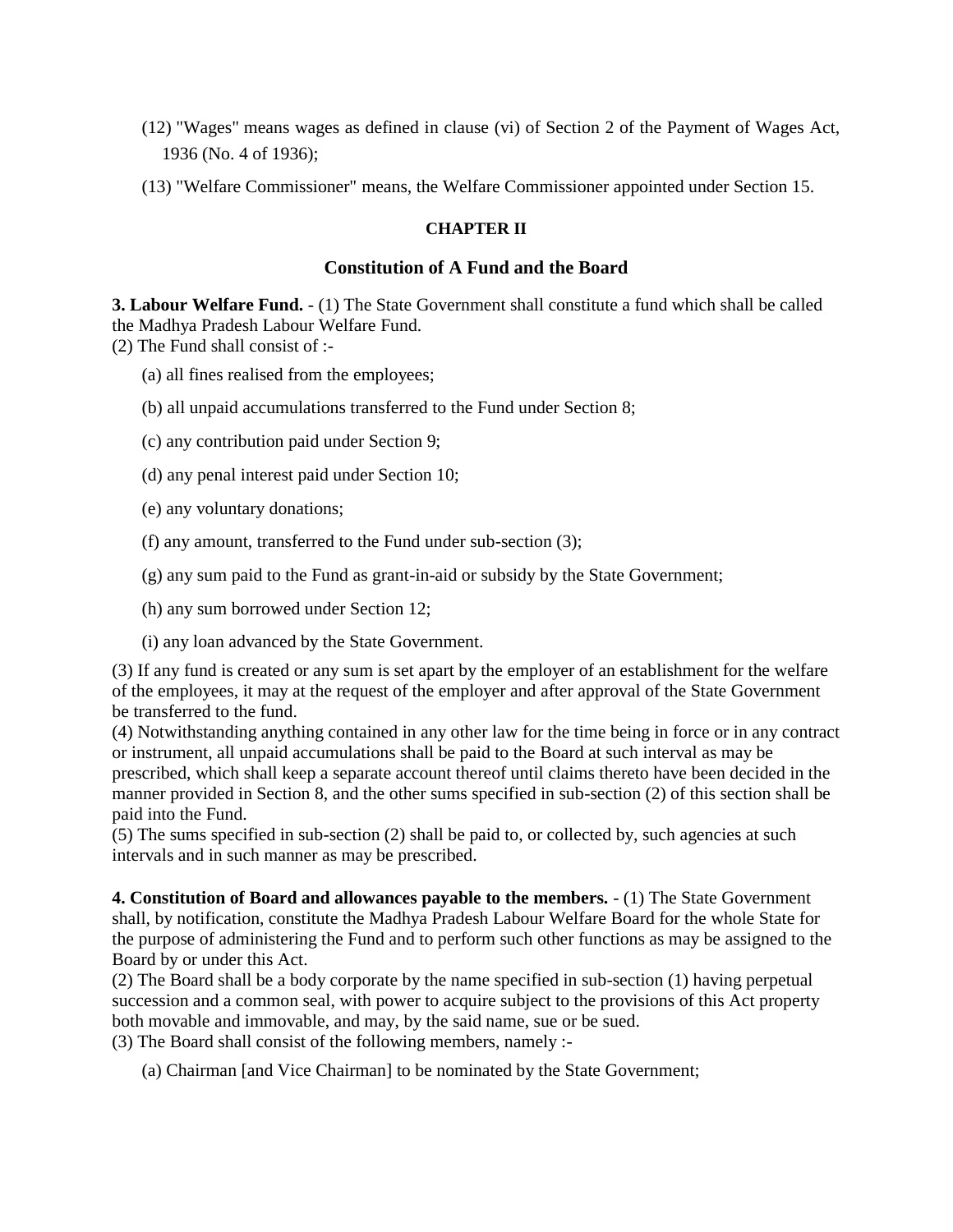(b) such number, as may be prescribed, of representatives of employers and employees to be nominated by the State Government:

Provided that both employers and employees shall have equal representation on the Board;

- (c) such number of independent members as may be prescribed to be nominated by the State Court; and
- (d) Secretary of the Board.

(4) Save as otherwise expressly provided in this Act, the term of office of the Chairman and the members nominated under clauses (b) and (c) of sub-section (3) shall be three years from the date of their nomination.

(5) The members of the Board shall be entitled to get such allowances, if any, as may be prescribed.

**5. Disqualification and removal.**  $- (1)$  No person shall be nominated as, or continue to be a Chairman or, a member of the Board who :-

- (a) is a salaried official of the Board; or
- (b) is an undischarged insolvent; or
- (c) is found to be a lunatic or becomes of unsound mind and stands so declared by a competent Court; or
- (d) is or has been convicted of any offence involving moral turpitude :

Provided that the disqualification under clause (a) shall not apply to Secretary of the Board. (2) The State Government may remove from office any member of the Board constituted under Section 4 who :-

- (a) is or has become subject to any of the disqualifications mentioned in sub-section (1); or
- (b) is absent without leave of the Board from more than three consecutive meetings of the Board; or
- (c) is in the opinion of the State Government acting in a manner prejudicial to the interest of the Board.

**6. Resignation of office by member and filling up of casual vacancies.** - (1) A member may resign his office by giving notice thereof in writing to the State Government and on such resignation being accepted shall be deemed to have vacated his office from the date of such acceptance by the State Government.

(2) A casual vacancy in the office of a member shall be filled up, as soon as conveniently may be, by the State Government and a member so nominated shall hold office for the unexpired portion of the term of the office of his predecessor.

(3) No act or proceedings of the Board shall be questioned on the ground merely of the existence of any vacancy in, or any defect in the constitution of the Board or on the ground that any person had taken part in the proceedings of the Board and had voted in an unauthorised manner.

**7. Power to appoint Committees.** - For the purpose of advising the Board in the discharge of its functions and also for carrying into effect any of the objects specified in sub-section (2) of Section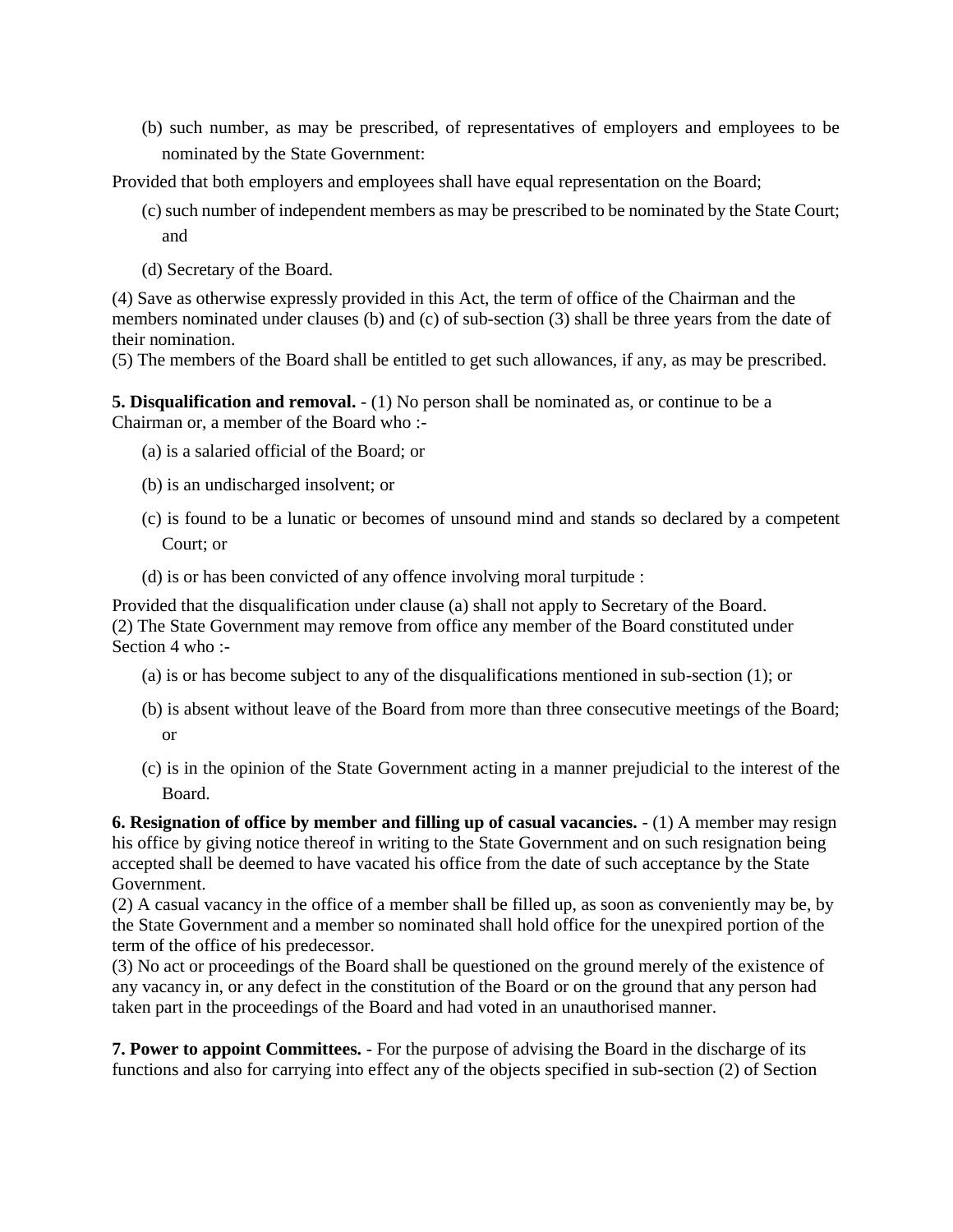11, the Board may constitute one or more committees. The constitution and term of office of any committee shall be such as may be prescribed.

## **CHAPTER III**

# **Vesting and Application of Fund**

**8. Unpaid accumulations and claims thereto.** - (1) All unpaid accumulations shall be deemed to be abandoned property.

(2) Any unpaid accumulations paid to the Board in accordance with the provisions of Section 3 shall, on such payment discharge an employer of the liability to make payment to an employee in respect thereof, but to the extent only of the amount paid to the Board; and the liability to make payment to the employee to the extent aforesaid shall, subject to the succeeding provisions of this section, be deemed to be transferred to the Board.

(3) As soon as possible after the payment of any unpaid accumulation is made to the Board, the Board shall by notice (which shall contain such particulars as may be prescribed) :-

- (a) to be displayed on the notice board of the factory or establishment in which the unpaid accumulation was earned; and
- (b) to be published in a newspaper in the language commonly understood in the area and having circulation in the area in which the establishment in which the unpaid accumulation was earned, is situate invite claims to be filed, within a period of one hundred and eighty days from the date of such display or publication of the notice, by employees for any payment due to them. The notice shall continue to be displayed on the notice Board continuously for a period of one hundred and eighty days from the date it is so displayed.

(4) If any question arises whether the notice referred to in sub-section (3) was given as required by that sub-section, a certificate of the Board that it was so given, shall be conclusive. (5) If a claim is received in answer to the notice under sub-section (3), the Board shall transfer such claim to the authority appointed under Section 15 of the Payment of Wages Act, 1936 (No. 4 of 1936) having jurisdiction in the area in which the factory or establishment is situated, and the authority shall proceed to adjudicate upon, and decide, such claim within a period of ninety days from the date on which the claim is transferred to it by the Board. In hearing such claim the Authority shall have the power conferred by and follow the procedure (in so far as it is applicable) laid down for giving effect to the provisions of that Act.

(6) If the Authority aforesaid is satisfied that any such claim is valid and the right to receive payment is established, it shall decide that the unpaid accumulation in relation to which the claim is made shall cease to be deemed to be abandoned property, and shall order the Board to pay the whole of the dues claimed, or such part thereof as the Authority decides as properly due, to the employees; and the Boar shall make payment accordingly :

Provided that, the Board shall not be liable to pay any sum in excess of that paid under sub-section (4) of Section 3 to the Board as unpaid accumulations, in respect of the claim.

(7) If a claim for payment is rejected, the employee shall have a right of appeal to the Industrial Court, and the Board shall comply with any order made in appeal. An appeal shall be within sixty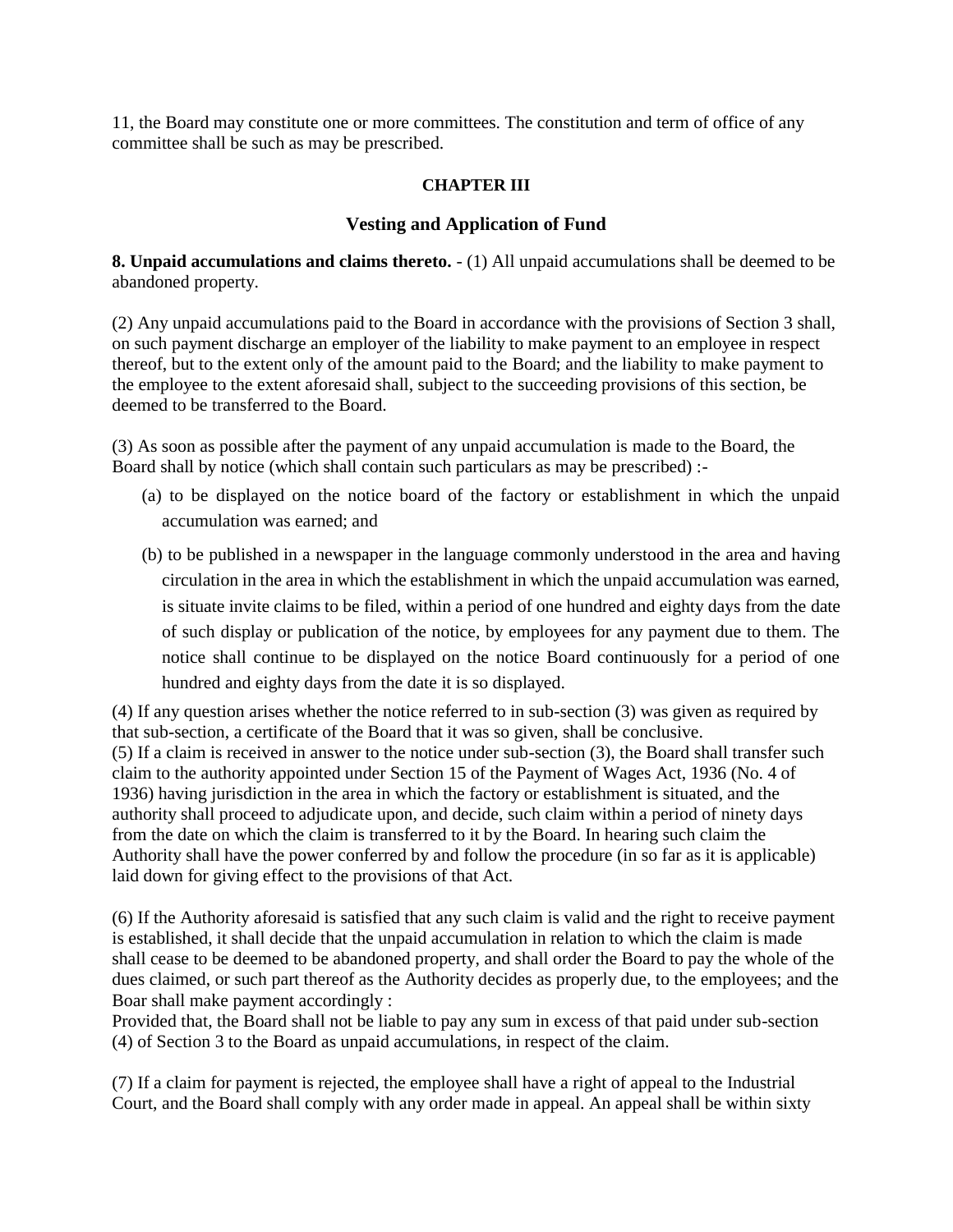days of the decision of the Authority. The Industrial Court shall give its decision ordinarily within a period of sixty days from the date on which appeal is presented before it.

(8) The decision of the Authority, subject to appeal aforesaid and the decision in appeal of the Industrial Court, shall be final and conclusive as to the right to receive payment, the liability of the Board to pay and also as to the amount, if any.

(9) If no claim is made within the time specified in sub-section (3), or a claim has been duly rejected as aforesaid by the authority, or on appeal by the Court, then the unpaid accumulation in respect of such claim shall accrue to, and vest in, the Board as bona vacantia, and shall thereafter without further assurance be deemed to be transferred to, and form part, of the Fund. (10) Where the authority or the Industrial Court is unable to give its decision within the period specified in sub-section (5) or sub-section (7), as the case may be, it shall record the reasons therefor.

**9. Contribution.** - (1) The contribution payable under this Act in respect of an employee in an establishment shall consist of the contribution payable by the employer (hereinafter referred to as the employer's contribution) the contribution payable by an employee (hereinafter referred to as "the employee's contribution) and the contribution payable by the State Government, and shall be paid to the Board and form part of the Fund.

(2) If the name of the employee stands on the register of an establishment on 30th June and 31st December respectively, the amount of contribution payable every six months by every employee shall be [one rupee], only and by an employer for each such employee shall be [three rupees] payable every six months :

[Provided that the employer's contribution payable every sue months shall not be less than one hundred and fifty rupees.]

[(3) Subject to the provision of sub-section (2), every employer shall pay to the Board both the employer's contribution and the employee's contribution every year before the 15th day of July and 15th day of January],

(4) Notwithstanding anything contained in any other law for the time being in force but subject to the provisions of this Act and the rules made thereunder, the employer shall be entitled to recover from the employee the employee's contribution by deduction from his wages, and not otherwise; and such deduction shall be deemed to be a deduction authorised by or under the Payment of Wages Act, 1936 (No. 4 of 1936) :

Provided that no such deduction shall be made in excess of the amount of the contribution payable by such employee, nor shall it be made from any wages other than the wages for the month of June and December;

Provided further that, if through inadvertence or for unavoidable circumstances to be recorded in writing no deduction has been made from the wages of an employee for the months aforesaid, such deduction may be made from the wages of such employees for any subsequent month or months after intimation in writing to the Inspector.

(5) Notwithstanding any contract to the contrary, no employer shall deduct the employer's contribution from wages payable to an employee or otherwise recover it from the employee.

(6) Any sum duly deducted by an employer from the wages of an employee under this section shall be deemed to have been entrusted to him by the employee for the purpose of paying the contribution in respect of which it was deducted.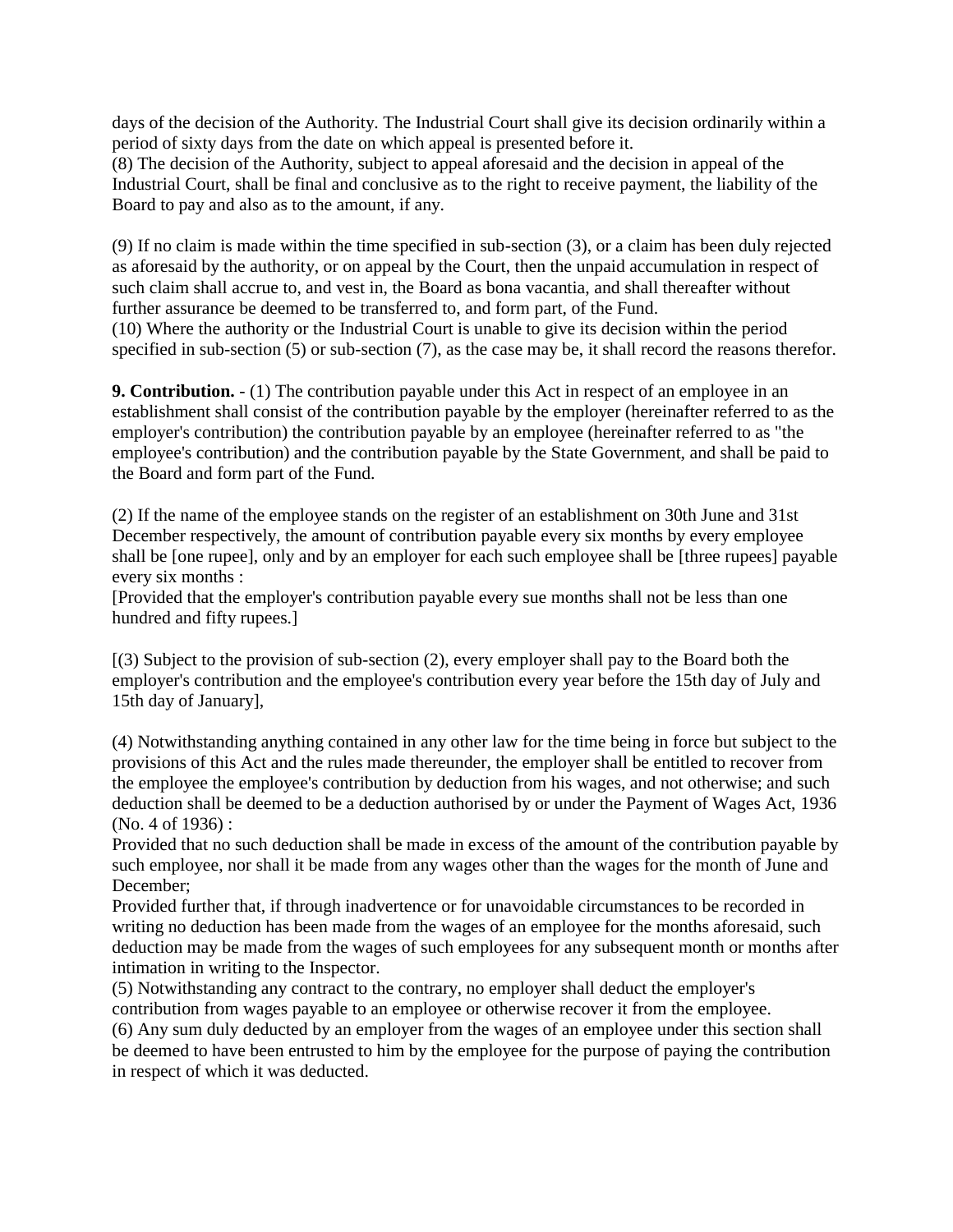(7) An employer shall pay the employer's and the employee's contributions to the Board by cheque, Bank Draft, money order or in cash, and shall himself bear the expenses of remitting such contributions to the Board.

(8) The Welfare Commissioner shall submit to the State Government as soon as possible after the end of July and January every year in the prescribed form a statement showing the total amount of the employer's contribution in respect of his establishment. On receipt of the statement from the Welfare Commissioner, the State Government shall pay to the Board a contribution of an amount equal to the employer's contribution in respect of that establishment.

[(9) Notwithstanding anything contained in the above sub-sections, the State Government may revise the rate of contribution payable by the employee and the employer by notification subject to the condition of previous publication.]

**10. Interest on unpaid accumulations or fine on the notice of demand.** - (1) If an employer does not pay to the Board any amount of unpaid accumulations or fines realised from the employees, or the amount of the employer's and employee's contribution under Section 9 within the time he is required by or under the provisions of this Act to pay it, the Welfare Commissioner may cause to be served a notice on the employer to pay the amount within the period specified therein, which shall not be less than thirty days from the date of service of such notice.

(2) If the employer fails without sufficient cause, to pay any such amount within the period specified in the notice he shall, in addition to that amount, pay to the Board simple interest :-

- (a) for the first three months at [one and a half per cent] of the said amount for each complete month after the last date by which he should have paid it according to the notice; and
- (b) at [two per cent] of that amount for each complete month thereafter during the time he continues to make default in the payment of that amount.

**11. Vesting and application of fund.** - (1) The fund shall vest in and be held and applied by the Board as a Trustee subject to the provisions, and for the purposes, of this Act. The moneys therein shall be utilised by the Board to defray the cost of carrying out activities which may be specified by the State Government from time to time to promote the Welfare of labour and of their departments. (2) Without prejudice to the generality of sub-section (1) the moneys in the fund may be utilised by the Board to defray expenditure on the following :-

- (a) community and social education centres including reading rooms and libraries;
- (b) community necessities;
- (c) educational facilities for children, women and adults;
- (d) games and sports;
- (e) excursions, tours and holidays homes;
- (f) entertainment and other forms of recreation;
- (g) home industries and subsidiary occupations for women and unemployed persons;
- (h) corporate activities of a social nature;
- (i) cost of administering the Act including allowances of the members of the Board and the salaries and allowances of the officers and staff appointed for the purposes of the Act; and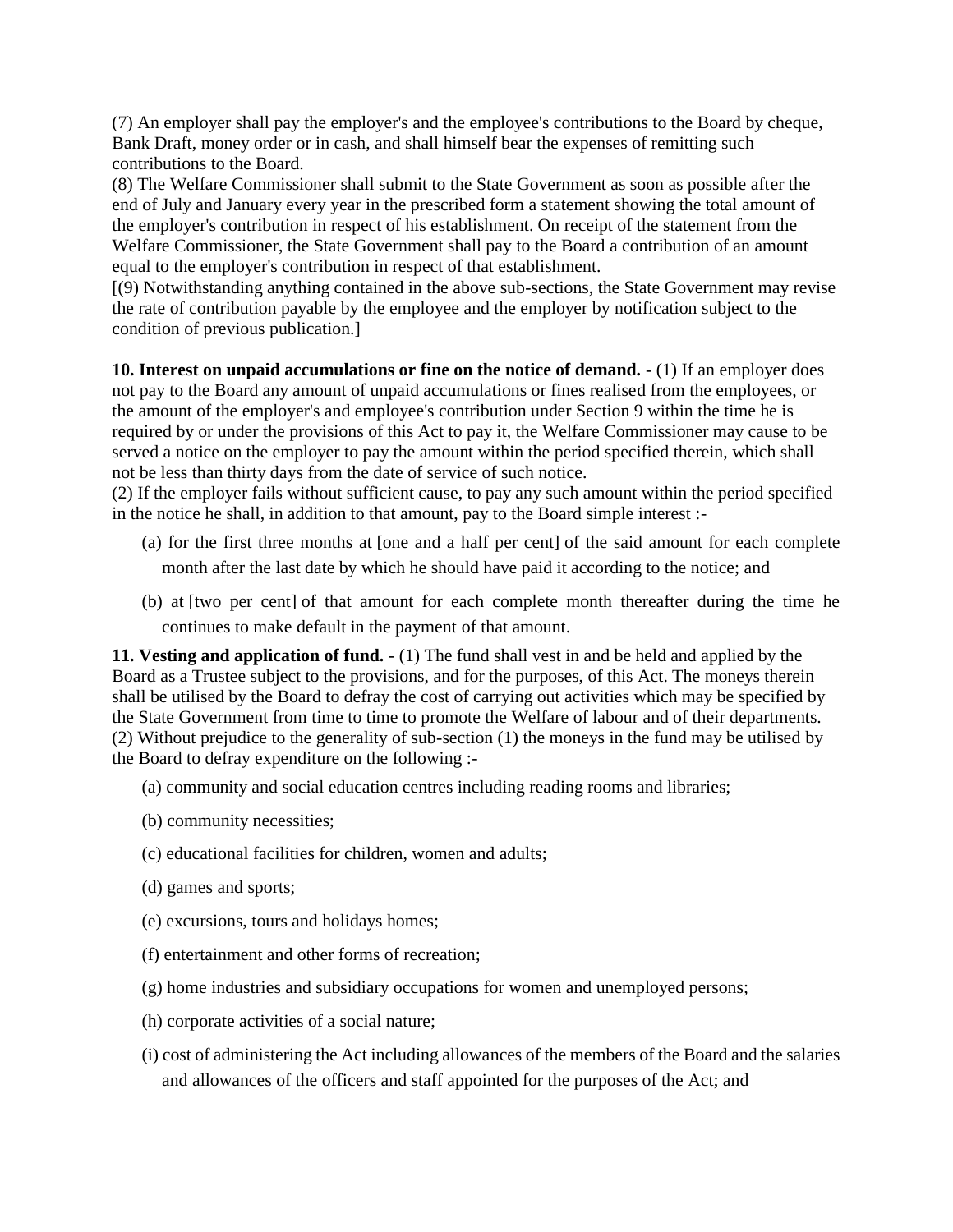(j) such other objects as would in the opinion of the Board improve the standard of living and ameliorate the social conditions of labour :

Provided that the fund shall not be utilised in financing any activity which the employer is required under any law for the time being in force to carry out:

Provided further that unpaid accumulations and fines shall be paid to the Board and be expended by it under this Act notwithstanding anything contained in the Payment of Wages Act, 1936 (No. 4 of 1936), or any other law for the time being in force.

(3) The Board may, with the approval of the State Government, make a grant out of the fund to any employer, any Local Authority or any other body in aid of any activity for the welfare of labour. (4) If any question arises whether any particular expenditure is or is not debitable to the Fund, the matter shall be referred to the State Government and the decision given by the State Government shall be final.

(5) It shall be lawful for the Board to continue any activity financed from the labour welfare fund of any establishment if the said fund is only transferred to the Board under sub-section (3) of Section 3.

**12. Power of Board to borrow.** - The Board may from time to time with the previous sanction of the State Government and subject to the provisions of this Act and to such conditions as may be specified in this behalf borrow any sum required for the purposes of this Act.

**13. Investment of Fund. -** Where the fund or any portion thereof cannot be applied at an early date for fulfilling the objects of the Act, the Board may invest the same in purchasing the Savings Certificates or deposit it in Post Office Savings Bank or in any account with a Scheduled Bank or invest it in Government Securities. The Board may with the approval of the State Government, also invest it in any other mode of investment].

**14. Audit and Accounts.** - (1) The Board shall cause to be maintained such accounts, records and registers as may be prescribed.

(2) The Board shall, soon after the close of the financial year prepare an annual statement of its accounts in such form and in such manner as may be prescribed.

(3) The accounts of the Board shall be audited by the Director of Local Fund Accounts and shall be subject to the provisions of the Madhya Pradesh Sthaniya Nidhi Sampariksha Adhiniyam, 1973 (No. 43 of 1973) and the provisions of the said Act shall apply to the Board as if the Board were a local authority subject to the modification that Principal Officer in relation to the Board shall mean such officer of the Board as the State Government may, by notification, specify.

**14A. Annual report of the Board.** - (1) The Secretary of the Board shall prepare an annual report in respect of the affairs of the Board and the fund for the financial year. The report shall be laid before the Board at the first meeting of the next financial year. The manner and contents of the annual report shall be such as may be prescribed by the Regulations.

(2) A copy of the report which is to be laid before the Board under sub-section (1), shall be sent to every member of the Board together with the annual statement of account and the audit report, if available.

(3) A copy of the report, as approved by the Board, shall be sent to the State Government duly signed by the Secretary.

**14B. Report of activities by employers.** - Every employer shall send a report to the Welfare Commissioner on the welfare activities conducted by him during the financial year in such form and in such manner as may be provided in the regulations made under Section 33-A.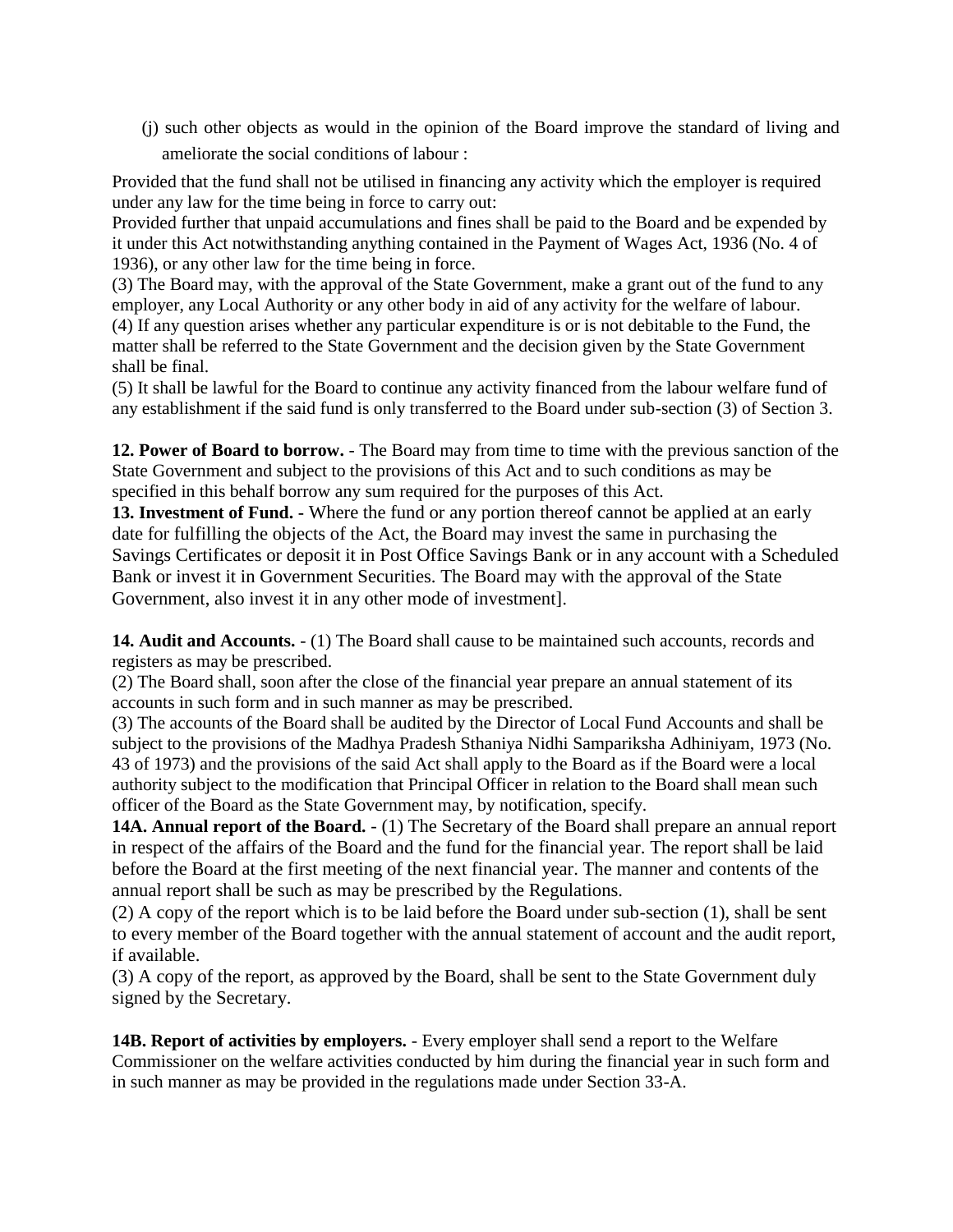**14C. Delegation of powers of the Board.** - The Board may, by special resolution, delegate any of the powers exercisable by it under this Act and the Rules made thereunder subject to such conditions, as may be specified in the resolution, to the Chairman or the Welfare Commissioner.]

## **CHAPTER IV**

#### **Appointment of Officers and Staff**

**15. Welfare Commissioner, Additional or Deputy Welfare Commissioner.** - (1) (i) The Welfare Commissioner shall be appointed by the State Government.

- (ii) The Welfare Commissioner shall be the principal Executive Officer of the Board.
- (iii) It shall be the duty of the Welfare Commissioner to ensure that the provisions of this Act and the rules made thereunder are duly carried out and the decisions of the Board under this Act or the rules made thereunder are implemented. He shall therefore have the powers to issue orders not inconsistent with the provisions of this Act and the rules made thereunder, as he deems fit.

(2) The State Government may also appoint one or more persons as Additional or Deputy Welfare Commissioner. The Additional or Deputy Welfare Commissioner shall exercise such powers and perform such duties as the Welfare Commissioner may, with the approval of the Board, by order specify. For this purpose the Board shall be competent to fix the area or areas within which the Additional or the Deputy Welfare Commissioners shall exercise the powers and perform the functions so specified.

(3) The Secretary of the Board shall be appointed by the State Government.

**16. Appointment of Inspectors.**  $- (1)$  The State Government may appoint Inspectors to inspect records to ascertain and verify the sums payable into the fund. Inspectors appointed under subsection (2) of Section 40 of the Madhya Pradesh Shops and Establishments Act, 1958 (No. 25 of 1958) shall also be deemed to be Inspectors for purposes of this Act in respect of the establishments to which the Act applies.

(2) Any Inspector may :-

- (a) with such assistance, if any, as he thinks fit, enter at any reasonable time any premises for carrying out the purposes of this Act;
- (b) exercise such other powers as may be prescribed.

**17. Appointment of Officers and other staff. -** The Board shall have powers subject to such conditions as may be prescribed, to appoint officers, clerical and executive staff other than those appointed under Section 15 to carry out and supervise the activities financed from the fund].

**18. Deputation of Government servants.** - The State Government may, [in consultation with the Board, depute to the service of the Board any Government servant] and the terms and conditions of deputation of such servants shall be determined by the State Government in consultation with the Board and the terms and conditions so determined shall be binding on the Board.

**19. Power to impose punishment.** - Notwithstanding anything contained in this Act or the rules made thereunder, if in the opinion of the State Government any officer or service of the Board is negligent in the discharge of his duties it may after making enquiry in the prescribed manner suspend him or may impose any other punishment as may be prescribed and if in the opinion of the State Government he is unfit for his employment, it may remove him from service.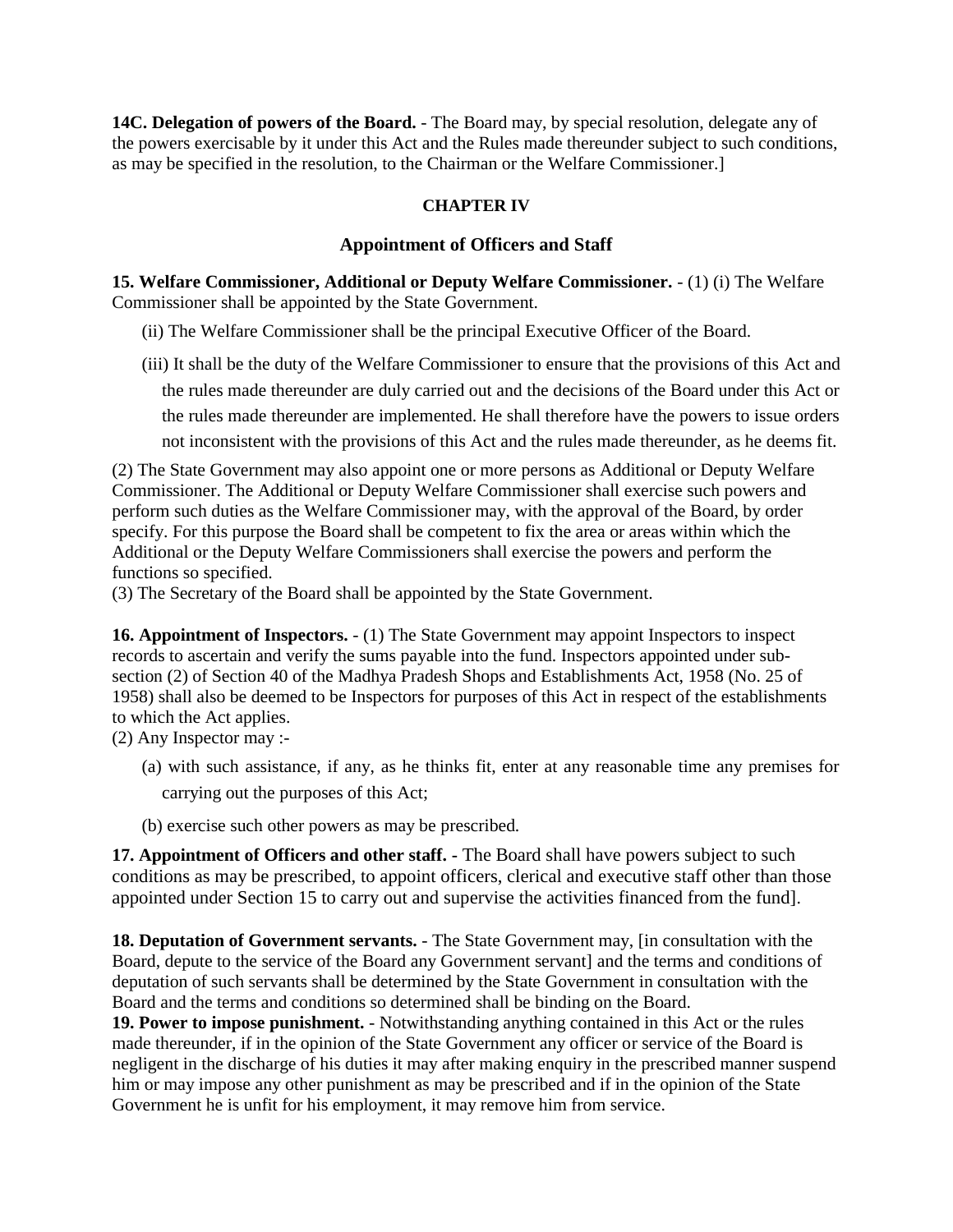**20. Service Conditions.** - The method of recruitment and the conditions of service including payscales :-

- (a) of the persons appointed under Section 15 shall be such as may be specified by the State Government;
- [(b) of the persons appointed under Section 17 shall be such as may be determined by the Board by Regulations made under Section 33-A.]

**21. Limitation on expenditure.** - The expenditure on the officers and the servants appointed under this Chapter and other administrative expenditure shall not exceed the prescribed percentage of the annual income of the Fund.

## **CHAPTER V**

### **Miscellaneous**

**22. Power to call for records.** - The State Government or any officer authorised by the State Government in this behalf may call for the records of the Board, inspect the same and may supervise the working of the Board.

**23. Directions by the State Government to Board.** - The State Government may give to the Board such directions as in its opinion are necessary or expedient in connection with expenditure from the fund or for carrying out the other purposes of the Act and the Board shall comply with such directions

**24. Mode of recovery of sum payable to the Board. - (1)** Any sum payable to the Board or into the fund under this Act, shall, without prejudice to any other mode of recovery, be recoverable on behalf of the Board as an arrears of land revenue.

(2) The State Government may, by notification, authorise officers of the State Government not below the rank of a Labour Officer to exercise the powers of a Tahsildar under Section 147 of the Madhya Pradesh Land Revenue Code, 1959 (No. 20 of 1959) for recovery of sums under sub-section  $(1)$ .

(3) The Officers authorised under sub-section (2) may cause a notice of demand to be served on any defaulter before the issue of any process under Section 147 of the Madhya Pradesh Land Revenue Code, 1959 (No. 20 of 1959) for the recovery of any arrears.

(4) All other provisions of Chapter XI of the aforesaid Code shall apply mutatis mutandis for the recovery of sums payable to the Board or into the fund under this Act.]

**25. Supersession of Board.** - (1) If the State Government is satisfied [hat the Board had made default in performing any duties imposed on it by or under this Act or has abused its power or has failed to comply with any direction given by the State Government under Section 23, the State Government may by notification supersede the Board and may reconstitute it in the manner prescribed for consultation of the Board :

Provided that before issuing the notification under this sub-section, the State Government shall give a reasonable opportunity to the Board to show-cause why it should not be superseded and shall consider the explanation and objections, if any, submitted by the Board.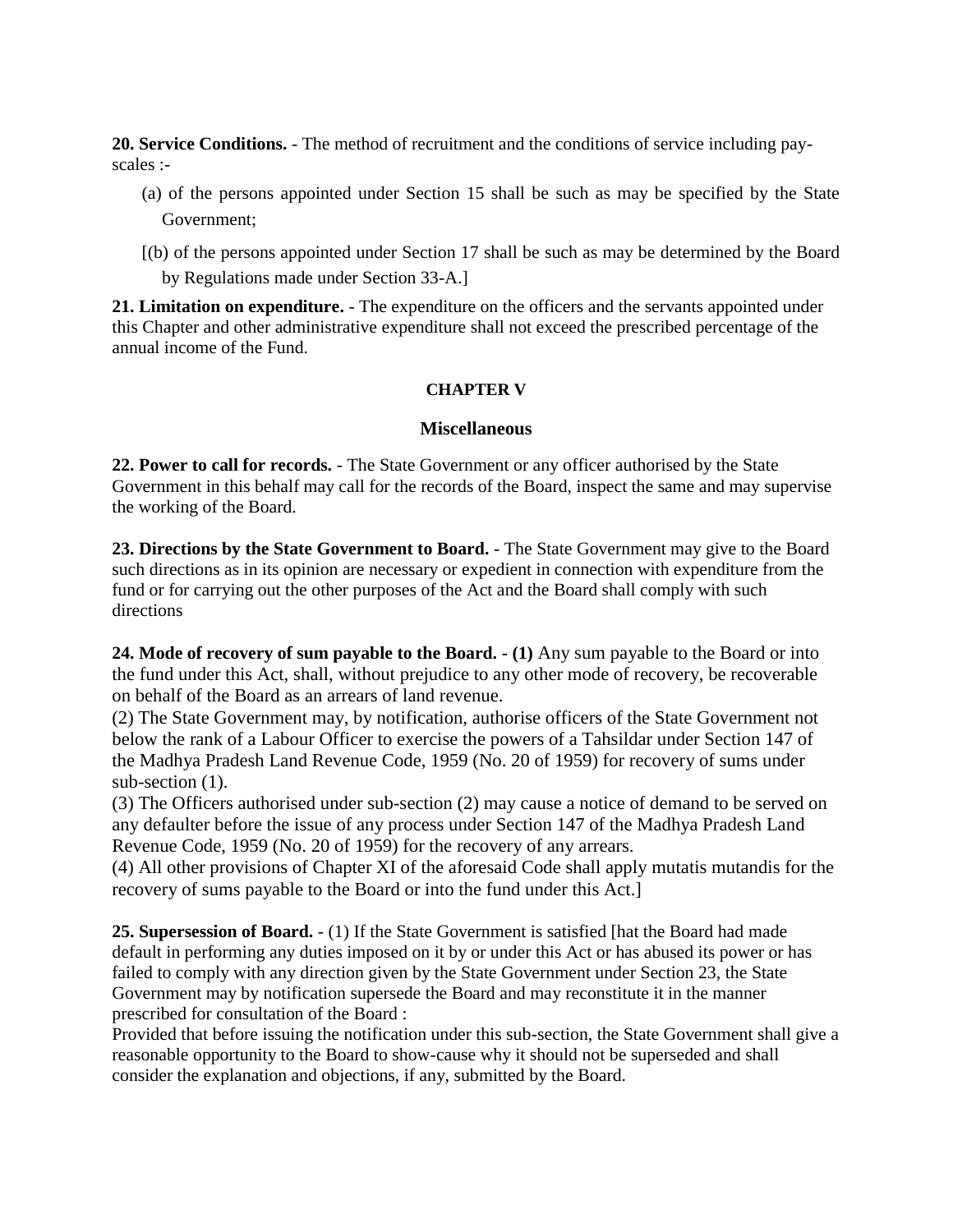(2) After the supersession of the Board and until it is reconstituted the powers, duties and functions of the Board under this Act shall be exercised or performed by the State Government or by such officer or officers as the State Government may appoint for this purpose.

**26. Members etc. to be public servant.** - The members of the Board, the persons appointed under Sections 15, 16, 17, 18 and 25 of this Act shall be deemed to be public servants within the meaning of Section 21 of the Indian Penal Code, 1860 (XLV of 1860).

**27. Protection to persons acting in good faith.** - No suit, prosecution or other proceedings shall lie against any person for anything which is in good faith done or intended to be done under this Act.

**28. Exemption.** - The State Government may, by notification exempt any establishment or class of establishments from all or any of the provisions of this Act subject to such conditions as may be specified in the notification.

**29. Amendment of Central Act No. 4 of 1936.** - In sub-section (8) of Section 8 of the Payment of Wages Act, 1936 (No. 4 of 1936) in its application to the State of Madhya Pradesh, the following proviso shall be inserted, namely :-

"Provided that in case of any Factory or establishment to which the provisions of the Madhya Pradesh Shram Kalyan Nidhi Adhiniyam, 1982, apply, all such realisation shall be paid into the Madhya Pradesh Labour Welfare Fund constituted under the said Act and shall be applied for the purpose of the said Act."

**30. Vesting of certain properties.** - The State Government may by an order transfer to the Board the property, both movable and immovable, belonging to it, and being applied in running the departmental Labour Welfare Centres.

**31. Penalty for obstructing Inspector in discharge of Inspector's duties or for failure to produce documents, etc.** - [(1)] Any person, who wilfully obstructs an Inspector in the exercise of his powers or discharge of his duties under this Act or fails to produce for inspection on demand by an Inspector any registers, records or other documents maintained in pursuance of the provisions of this Act or the rules made thereunder or to supply him on demand true copies of any such documents, shall, on conviction, be punished,-

- (a) for the first offence, with imprisonment for a term which may extend to three months, or with fine which may extend to five hundred rupees, or with both; and
- (b) for a second or subsequent offence, with imprisonment for a term which may extend to six months, or with fine which may extend to one thousand rupees, or with both :

Provided that where the offender is sentenced to a fine only, the amount of fine shall not be less than one hundred rupees.

 $[$ (2) If an employer,-

- (a) fails to pay the contribution or any sum which he is liable to pay under this Act; or
- (b) is guilty of any contravention or non-compliance with any of the requirements of this Act or the Rules or the Regulations made thereunder, in respect of which no penalty is provided, he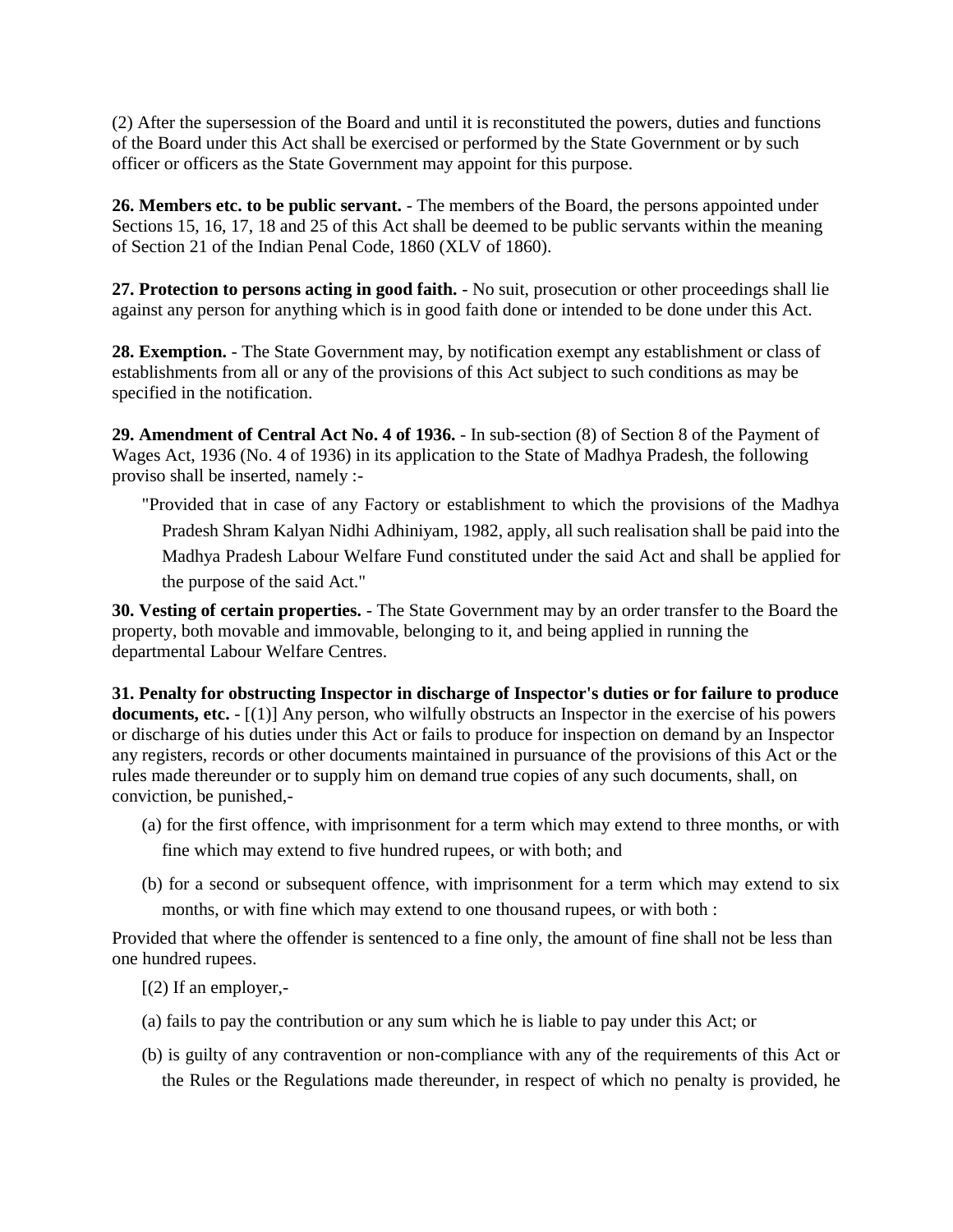shall be punishable with imprisonment for a term which may extend to one year or with fine which may extend to two thousand rupees or with both.]

- **32. Provisions relating to jurisdiction**. (1) No Court interior to that of a Judicial Magistrate of the first class shall try any offence punishable under Section 31.
- (2) No prosecution for such offence shall be instituted, except by an Inspector with the previous sanction of the Welfare Commissioner.
- (3) No Court shall take cognizance of such offence unless complaint thereof is made within six months of the date on which the offence is alleged to have been committed.
- **33. Power to make rules. -** (1) The State Government may, by notification, and subject to the conditions of previous publication, make rules to carry out the purposes of this Act.
- (2) In particular and without prejudice to the generality of the foregoing power, such rules may provide for all or any of the following matters, namely:-
- (a) (i) the intervals at which unpaid accumulations shall be paid under sub-section (4) of Section 3;
- (ii) the agency which shall collect, the sums and the intervals at which and the manner in which such sums shall be paid or collected under sub-section (5) of Section 3;'
- (b) (i) the number of representatives of employers, employees and independent members on the Board under sub-section (3) of Section 4;
- (ii) the allowances, if any, payable to members of the Board under sub-section (5) of Section 4;
- (c) the constitution and term of office of the members of a committee under Section 7;
- (d) the particulars which a notice under sub-section (3) of Section 8 shall contain;
- (e) the form in which statement shall be submitted under subsection (8) of Section 9;
- (f) the accounts, records and registers to be maintained under sub-section (1) and the form in which annual statement of accounts shall be prepared under sub-section (2) of Section 14;
- (g) powers which an Inspector shall exercise under clause (b) of sub-section (2) of Section 16;
- (h) conditions subject to which the Board may appoint officers, clerical and executive staff under Section 17;
- (i) the manner in which enquiry shall be made under Section 19;
- [(j) the method of recruitment and conditions of service of the persons under clause (a) of Section 20].
- (k) the percentage of the annual income of the Fund beyond which the Board may not spend on the staff and other administrative matters;
- (l) any other matter which has to be or may be prescribed.